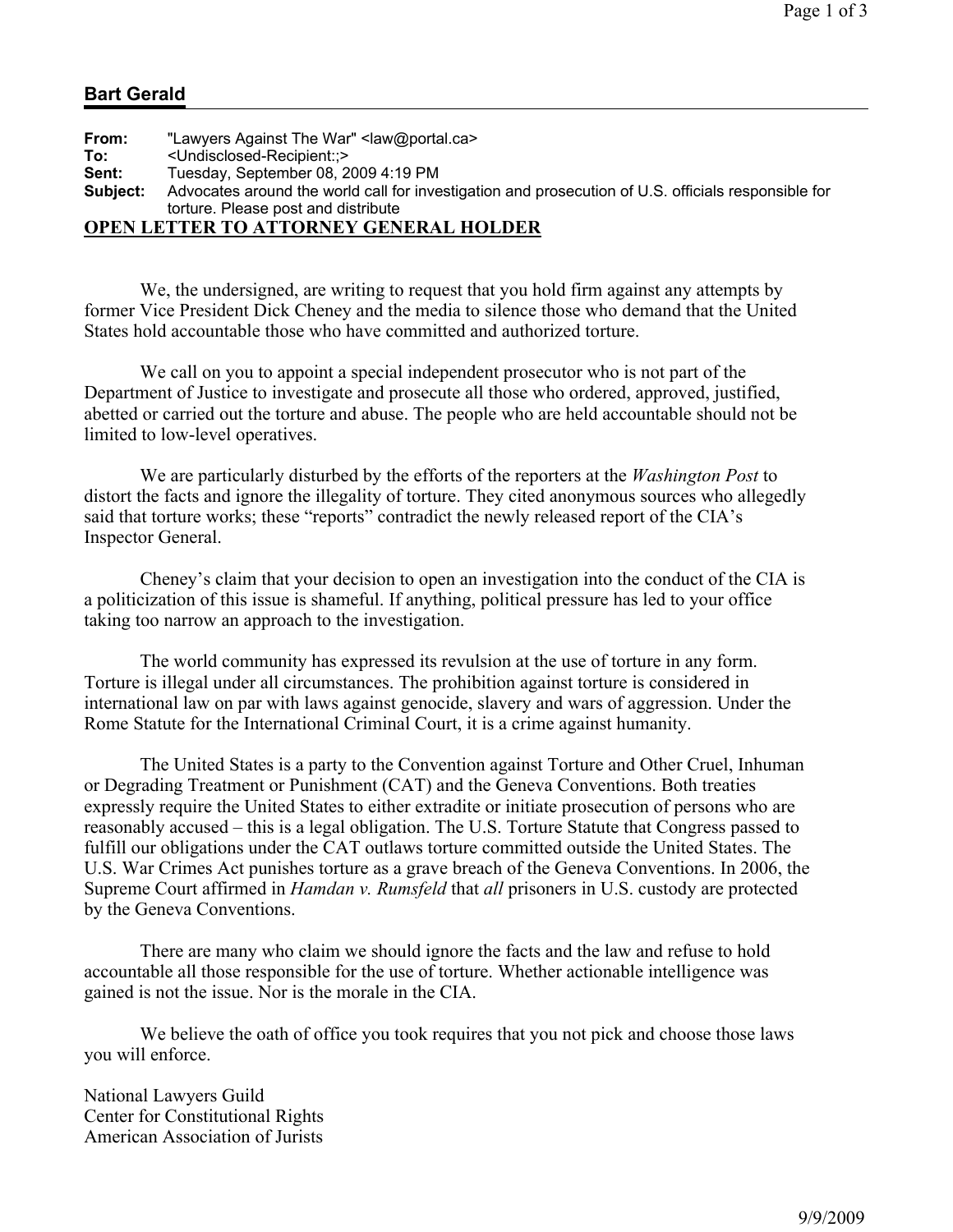International Association of Democratic Lawyers Psychologists for Social Responsibility The Coalition for an Ethical Psychology Torture Abolition and Survivors Support Coalition International Lawyers Against the War (Canada) Droite-Solidarité (France) Japanese Lawyers International Solidarity Association National Association of Democratic Lawyers in South Africa European Lawyers for Democracy and Human Rights Haldane Society of Socialist Lawyers (England) Marjorie Cohn, Professor, Thomas Jefferson School of Law; President, National Lawyers Guild Michael Ratner, President, Center for Constitutional Rights Bill Quigley, Legal Director, Center for Constitutional Rights Jeanne Mirer, President, International Association of Democratic Lawyers Roland Weyl, First Vice President, International Association of Democratic Lawyers Vanessa Ramos, President, American Association of Jurists Max Boqwana, General Secretary, National Association of Democratic Lawyers in South Africa Bill Bowring, Professor of Law, University of London; President, European Lawyers for Democracy and Human Rights; International Secretary, Haldane Society Sister Dianna Ortiz, U.S. Torture Survivor and founder of the Torture Abolition and Survivors Support Coalition International Harold Nelson, Advocacy Coordinator, Torture Abolition and Survivors Support Coalition International Gail Davidson, Chair, Lawyers Against the War Osamu Niikura, President, Japanese Lawyers International Solidarity Association George Hunsinger, Princeton Theological Seminary Richard Falk, Albert G. Milbank Professor of International Law Emeritus, Princeton University Dr. Thomas Ehrlich Reifer, University of San Diego; Associate Fellow, Transnational Institute Jordan J. Paust, Mike and Teresa Baker Law Center Professor, University of Houston Law **Center** Terry Karl, Gildred Professor of Political Science and Latin American Studies Department of Political Science, Stanford University Marc Falkoff, Assistant Professor, Northern Illinois University College of Law John W. Lango, Philosophy Professor, Hunter College of the City University of New York Elizabeth M. Iglesias Professor of Law & Director, Center for Hispanic & Caribbean Legal Studies, University of Miami School of Law Ray McGovern, Veteran Intelligence Professionals for Sanity (VIPS) Michael Avery, Professor, Suffolk Law School Michael E. Tigar, Professor of the Practice of Law, Duke Law School; Emeritus Professor, Washington College of Law Andy Worthington, journalist and author of "The Guantanamo Files" Tom Hayden Michael Rooke-Ley, Professor of Law Emeritus, Nova Southeastern University William J. Aceves, Professor, California Western School of Law Phyllis Bennis, Fellow, Institute for Policy Studies Noam Chomsky, Institute Professor, retired, Dept of Linguistics & Philosophy, MIT Daniel Ellsberg Alfred W. McCoy, J.R.W. Smail Professor of History, University of Wisconsin-Madison Susan Rutberg, Professor, Golden Gate University School of Law John Ehrenberg, Professor and Chair of Political Science, Long Island University, Brooklyn, NY Radhika Balakrishnan, Professor, Rutgers University